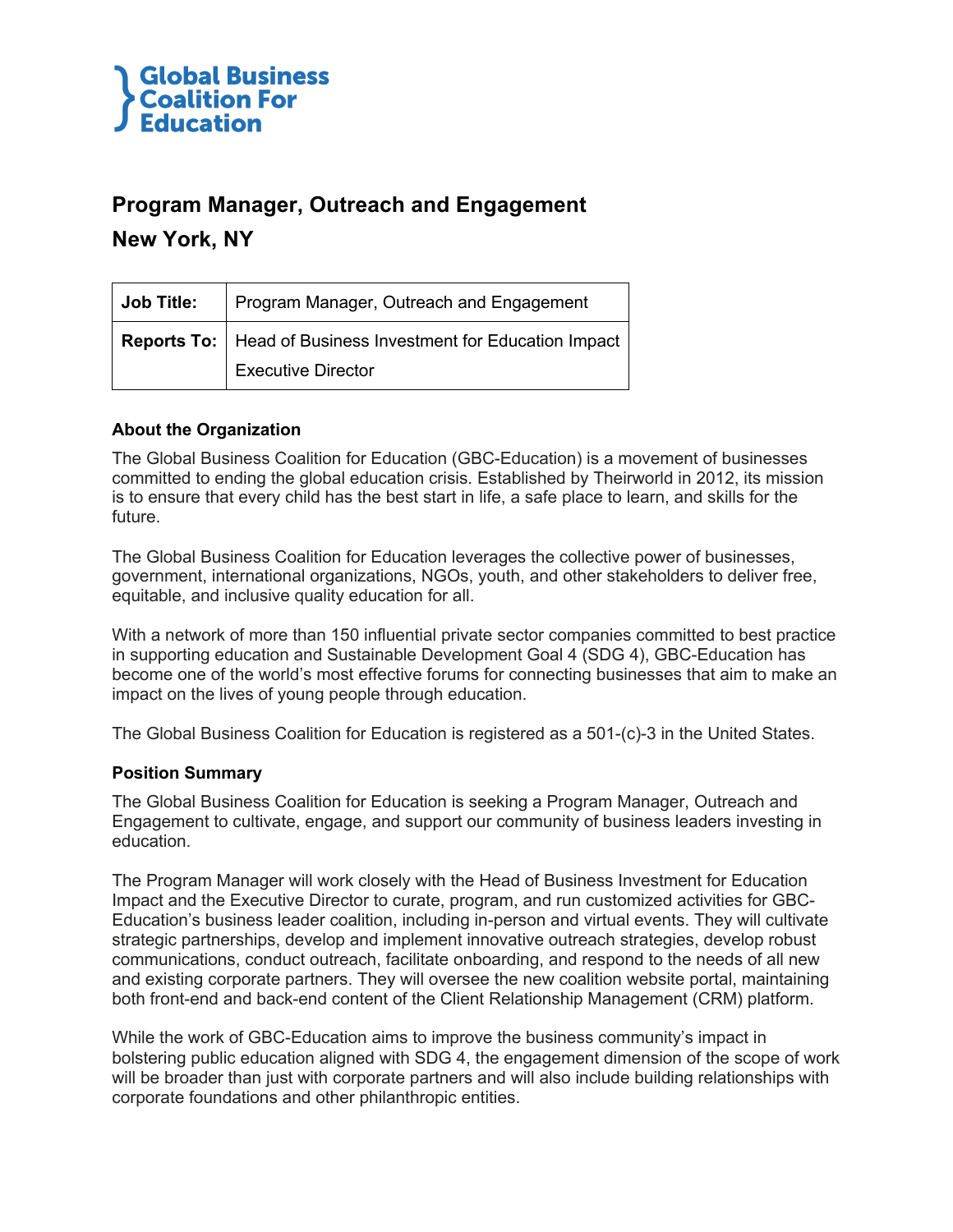# **Global Business<br>Coalition For Education**

The Program Manager will ensure we can demonstrate the value and impact of education investment in a way that is compelling, inspires confidence, and deepens engagement from current and new partners.

This is a superb opportunity for an energetic and talented individual who is excited to take a fledgling program to the next level, bringing initiative and an enthusiasm for social impact, relationship-building, program management, and events.

Some of the key responsibilities will include:

- Provide day-to-day support to and work with the Head of Business Investment for Education Impact to ensure the program's priorities and objectives are met in line with grant parameters;
- Identify opportunities for forming strategic partnerships, conduct outreach and engagement efforts to bring in new partners to the coalition;
- Proactively manage relationships with existing partners by creating and maintaining a communications cadence, calendar of programming and events, and through regular individual check-ins;
- Plan and execute in-person and virtual events, with the support of the GBC-Education team;
- Oversee the GBC-Education's CRM, ensuring partner records are up to date and processes are streamlined;
- Run CRM reports, collect data, and assist with the drafting of project reports in line with grant parameters;
- Provide coalition partners with appropriate tools and resources to help them make a more strategic impact in education;
- Support the overall marketing and communications strategy, ensuring coalition partner communication is in line with overall GBC-Education communication strategy and goals;
- Provide other related support, as requested and needed.

#### **Requirements**

The successful candidate will have 3-5+ years of direct experience working in corporate philanthropy; corporate social responsibility; social impact; environmental, social and corporate governance; or a related field. Experience with international development, particularly education, is a plus.

The successful candidate will be a self-starter able to quickly understand the ambitions of the organization, our business model and the team. The candidate will take ownership of the role to help the organization achieve and expand our goals and ambitions.

The successful candidate will be a collaborator with the ability to work across diverse groups of people from various backgrounds, cultures and experiences and have the flexibility to work across multiple time zones with staff, regional partners, local networks, members and partners to grow our network.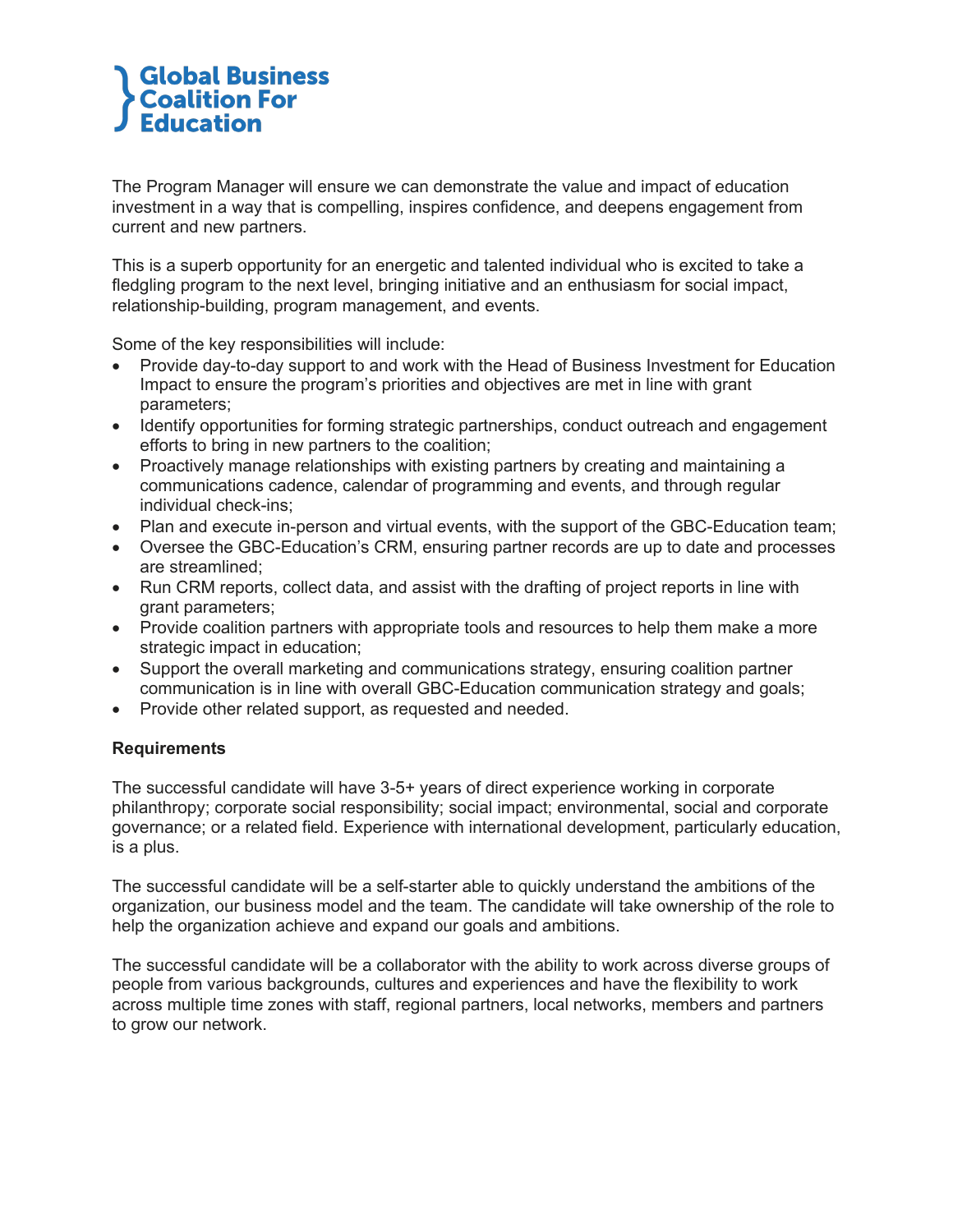### **Global Business<br>Coalition For Education**

The successful candidate will have:

- Excellent project management skills and ability to create and manage timelines, deliverables, and program activities.
- Demonstrated success conducting strategic outreach and facilitating partnerships, especially with senior business leaders
- An entrepreneurial spirit with an interest in creating new and exciting program engagement opportunities for our coalition partners
- Experience with planning, implementing, and managing formal events.
- Strong strategic thinking, exceptional attention to details, and excellent organization.
- Excellent ability to communicate effectively and professionally with a wide range of stakeholders.
- Excellent interpersonal skills and the ability to work collaboratively, independently, and virtually with teams across offices.
- Ability to work flexibly in a fast-paced environment and work well cross-culturally.
- Ability to own, organize, and prioritize multiple tasks efficiently, manage reactive and proactive work from a range of colleagues, and deliver tasks to tight deadlines.
- Ability to pick up information and adapt to change quickly.
- A pro-active disposition with the ability to use initiative and be able to think creatively to solve problems.

At the Global Business Coalition for Education, we value all types of learning – both formal and through professional experience. An advanced degree in Business Administration, international development or a related field is preferred, but not required.

#### **Other**

| <b>Equipment</b>                                     | Personal computer and other office equipment such as telephone,                                                                                                                                                                                           |
|------------------------------------------------------|-----------------------------------------------------------------------------------------------------------------------------------------------------------------------------------------------------------------------------------------------------------|
| to be Used:                                          | calculator, fax machine, copier, scanner, etc.                                                                                                                                                                                                            |
| <b>Typical</b><br><b>Physical</b><br><b>Demands:</b> | Manual dexterity sufficient to operate standard office equipment.                                                                                                                                                                                         |
| <b>Typical</b><br><b>Mental</b><br>Demands:          | Able to deal with stress associated with fast-paced work<br>environment. Multiple priorities/tasks. Make judgment decisions and adapt to<br>changing work situations. Grasp and apply new ideas. Communicate with<br>various personalities at all levels. |
| Working                                              | Works in a typical office setting. Occasionally called upon to work hours in                                                                                                                                                                              |
| <b>Conditions:</b>                                   | excess of your normal daily schedule.                                                                                                                                                                                                                     |

**Interested candidates should submit resume and salary requirement to: info@gbc-education.org by July 15, 2022. Applications will be reviewed on a rolling basis. Please include your last name and the position title in the subject line.**